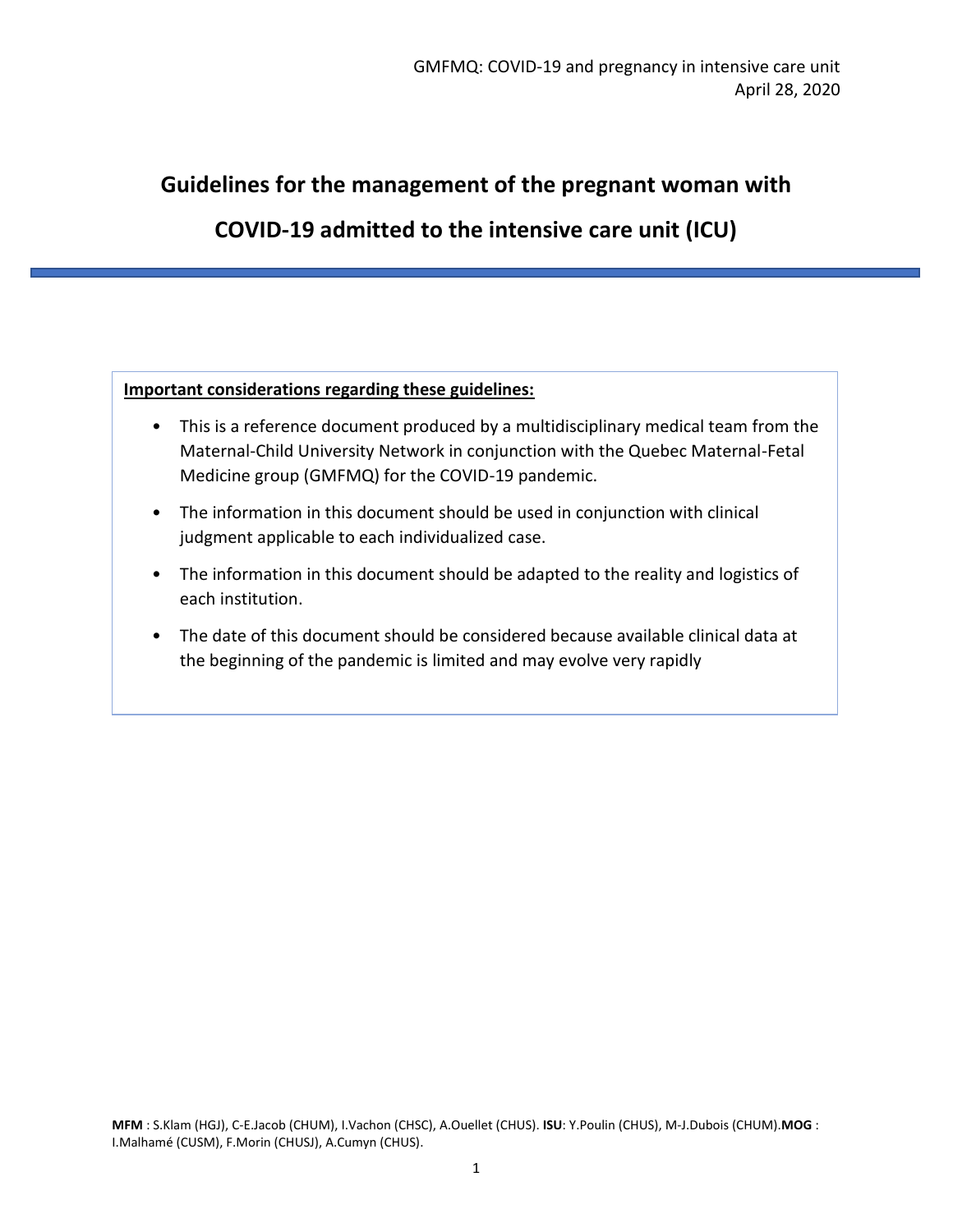**Objective:** to provide specific recommendations for the management of the critically ill COVID positive pregnant woman admitted to the Intensive Care Unit (ICU).

**Justification:** Pregnant women are usually more vulnerable to lung infections (influenza, H1N1, etc.). Pregnant women with COVID-19 appear to have a complication rate equivalent to that of adults in the general population. On the other hand, the mortality rate may be comparable to that of the general population aged 50-60 with COVID-19. The admission rate for critical care appears to vary between 8-25% according to data from affected countries.

Early data on pregnant women with COVID-19 also show an increased risk of miscarriage, preterm labour, premature rupture of membranes, pre-eclampsia and caesarean delivery, particularly if they are hospitalized for pneumonia. Their babies are at higher risk of in utero fetal demise, respiratory distress and admission to the neonatal intensive care (NICU). It is not clear at this time whether there is vertical transmission or not.

**All critically ill COVID-19 patients should be in isolation with appropriate personal protective equipment (PPE) as per hospital protocol. A multidisciplinary approach is an essential part of the management of these cases.**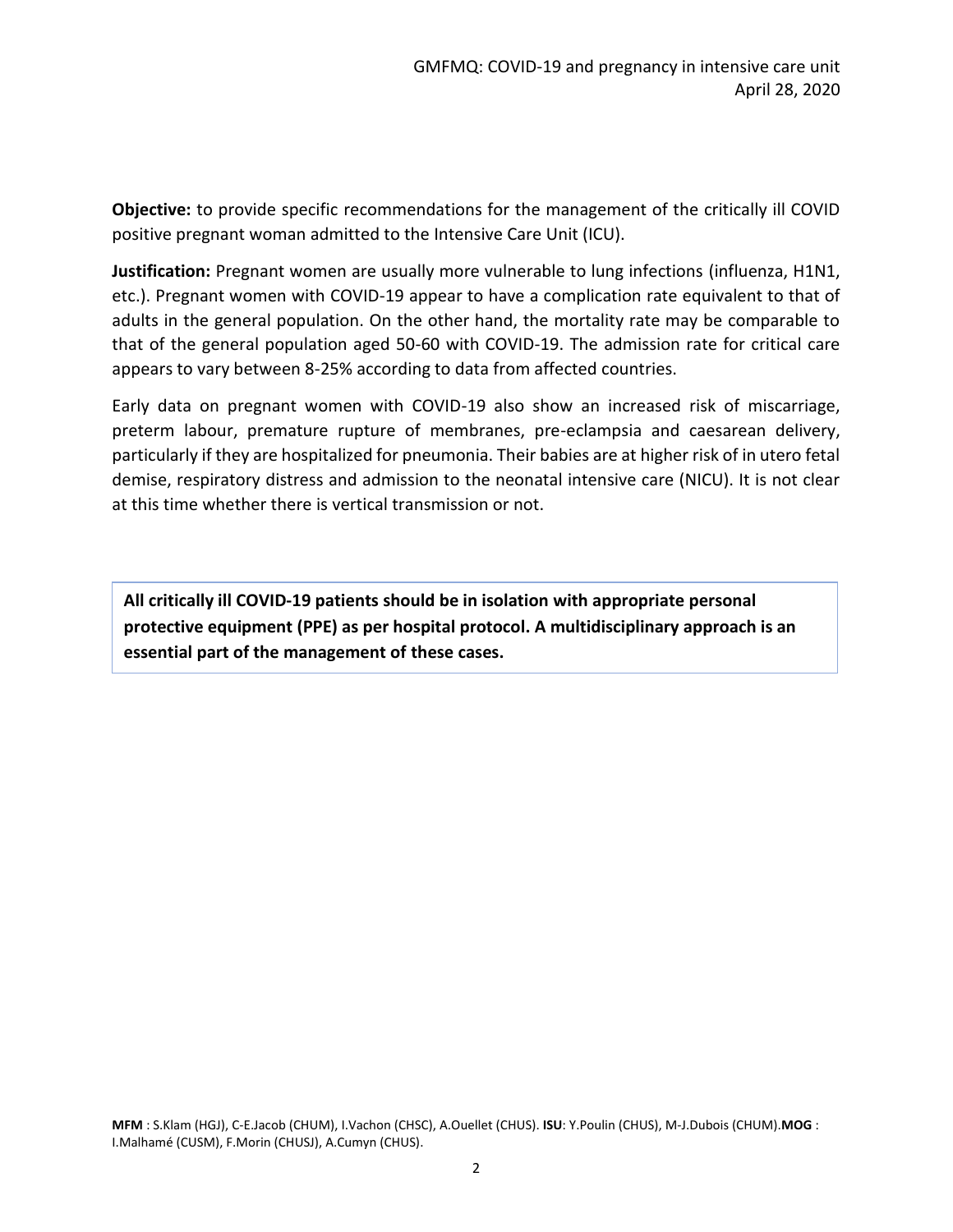**Medical care in the ICU:** Medical care should be coordinated by a multidisciplinary medical team involving:

- Critical care specialists
- OB/GYN Maternal-fetal medicine (MFM)
- Infectious disease
- Anesthesia
- Neonatology
- Obstetrical internal medicine (MOG)
- Other specialists as indicated

#### **Key points:**

- The pregnant patient with respiratory symptoms should, in addition to close monitoring, be quickly transferred to a dedicated centre with the possibility of rapid access to critical care.
- All pregnant patients admitted to the ICU require an ongoing multidisciplinary approach
	- Consultation with MFM/neonatology regarding the use of steroids for fetal maturity, tocolysis, magnesium sulfate and delivery
- Ensure a trajectory for the possibility of an emergency caesarean delivery involving the appropriate teams (anesthesia)
- Gestational age is a critical element to consider in clinical decision making
- Continuous fetal monitoring is recommended in the ICU setting
- The intensity of fetal heart monitoring may be adjusted by the OB/GYN-MFM team based on maternal status and gestational age
- A maternal SaO2 ≥96% is recommended in pregnancy in order to optimize fetal oxygenation
- The patient should be positioned with a left lateral tilt (if no other position is required for treatment, such as prone position) to relieve the pressure of the pregnant uterus on venous return.

*NB. prone position is not contraindicated in pregnancy*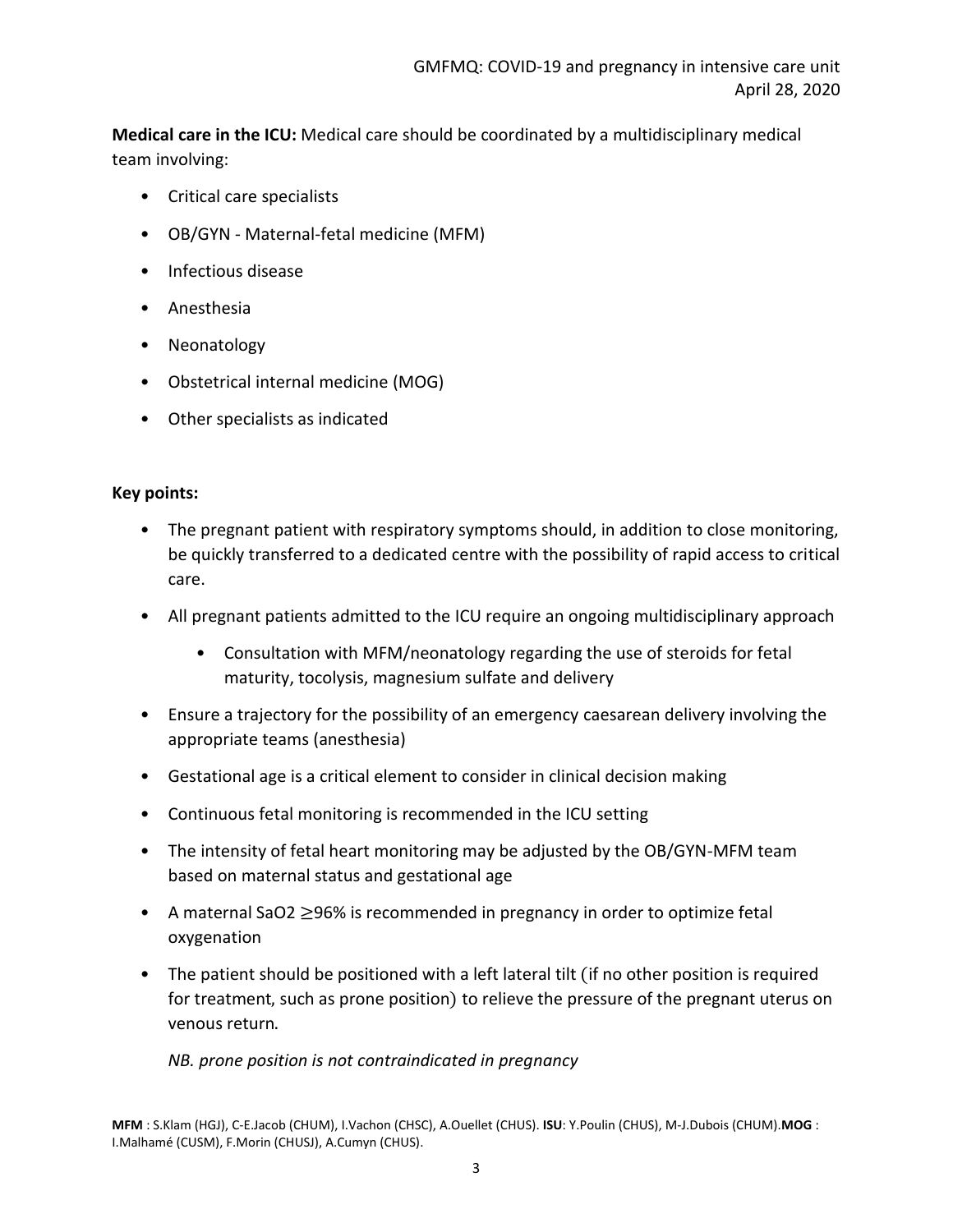- Thromboprophylaxis with low molecular weight heparin (LMWH) is recommended; dose based on medical condition
- ECMO (extracorporeal membrane oxygenation) is not contraindicated in pregnancy

## *A rapid transfer to the ICU and a multidisciplinary approach is paramount in the management of the critically ill pregnant women with COVID-19.*

#### **Criteria for ICU admission (specifically for pregnant women) are:**

- Respiratory distress
- $RR > 22/min$
- $\bullet$  O<sub>2</sub> saturation < 95% despite 3L NP
- Rapid deterioration in respiratory status
- Other usual admission criteria:
	- Altered neurologic status
	- Hemodynamic instability
	- Comorbidities associated with deterioration or exacerbation of a critical condition

#### **Maternal and fetal monitoring:**

- Monitoring of pregnant women in the ICU should be equivalent to that of the general population for most aspects of critical care, adapted to the physiological changes of pregnancy (Appendix 1)
- Continuous fetal surveillance (fetal heart monitoring) is necessary, especially during periods of maternal instability, and may only be modified by the OB/GYN-MFM
- Close monitoring of signs and symptoms of preterm labour is recommended in the ICU setting and may require a dedicated competent professional (e.g. maternity nurse):
	- Contractions (monitor or uterine palpation)
	- Vaginal bleeding
	- Unexplained maternal agitation may be a sign of labour
	- Loss of amniotic fluid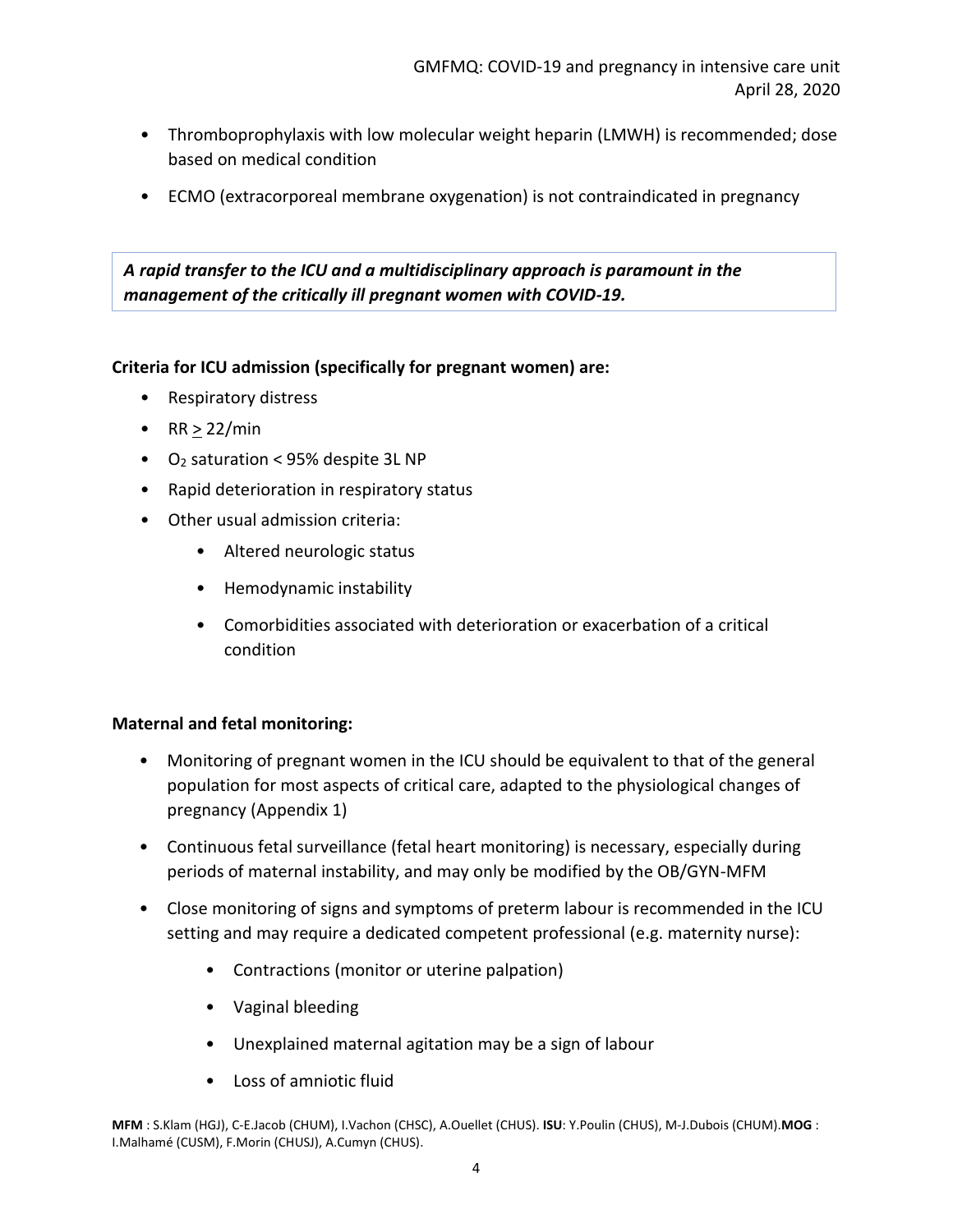• Intubation of the pregnant woman must be done by a competent professional experienced in intubating pregnant women, given the particularities and technical difficulties associated with this clientele (Appendix 2)

#### **Delivery considerations**

- In general, COVID-19 is not in itself an indication for delivery
- Delivery should be considered at an advanced gestational age to optimize maternal cardiopulmonary physiology, taking into account maternal disease severity and clinical evolution balanced with the best possible neonatal outcome.
	- <23 weeks (pre-viable): maternal condition is prioritized for all medical decisions
	- 23-32 weeks (prematurity): multidisciplinary approach taking into account maternal and fetal condition
	- >32-34 weeks: delivery is strongly advised
	- In critical cases, delivery by caesarean section is preferred considering:
		- Vaginal birth is complicated in a critically ill, intubated woman and may require an instrumental delivery
		- Increased risk of fetal distress in labor
		- Delayed intervention in pregnant women with COVID19 may be associated with increased neonatal morbidity and mortality
- As much as possible; try to anticipate maternal and fetal emergencies and avoid an emergency caesarean section outside the operating theatre.

#### **Maternal ressuscitation**

- During cardiopulmonary resuscitation of the pregnant woman, an in situ ("crash") caesarean section within 4 minutes from the start of maternal resuscitation should be considered in order to relieve aorto-caval compression and thus improve maternal survival (Appendix 3)
- A scalpel should be available in the resuscitation cart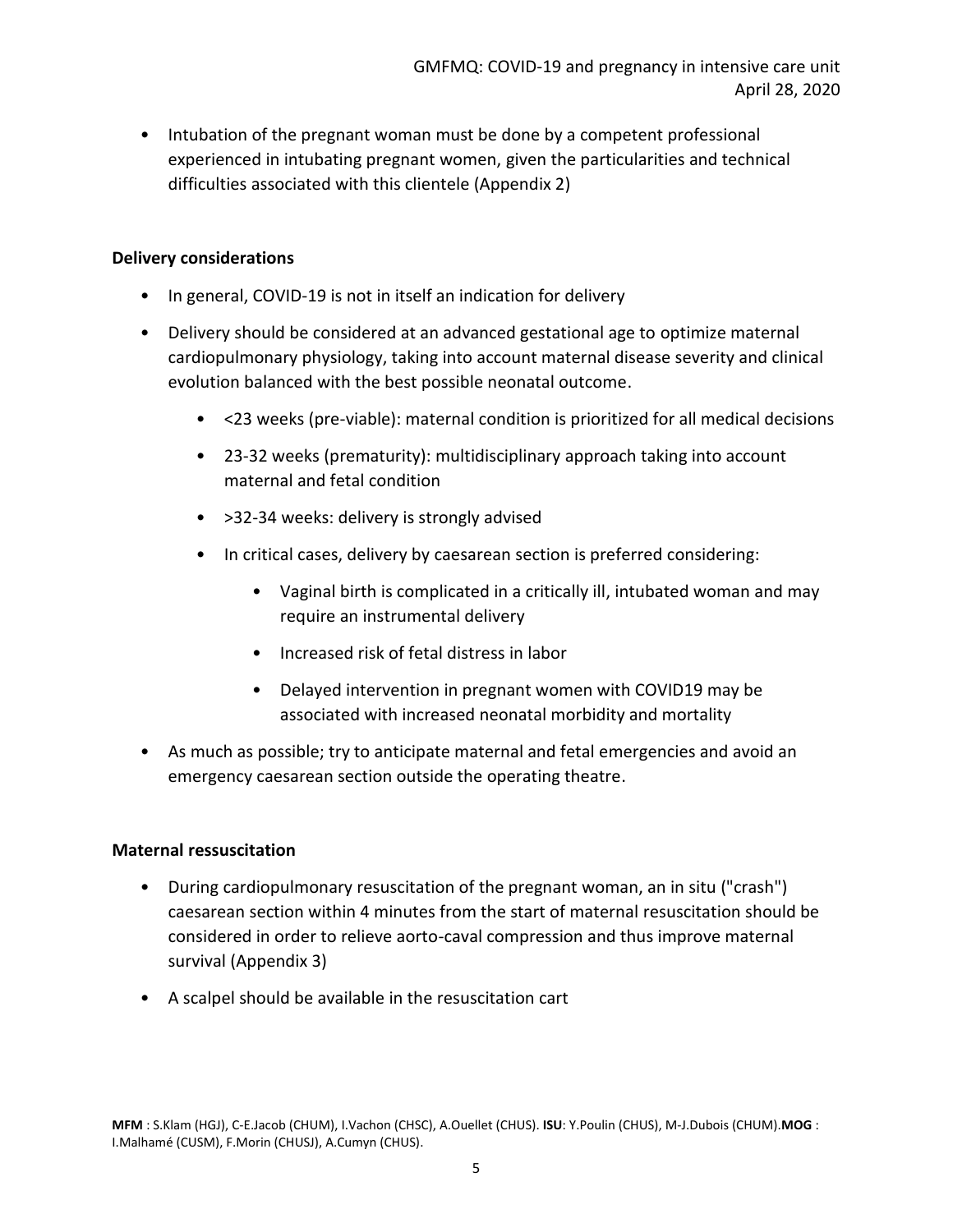### **Medications in pregnancy**

### a) **Antenatal corticosteroids**

Because of the association between steroids and worsening morbidity of viral pneumonia and specifically COVID-19, steroids for fetal lung maturity should be used judiciously.

- Antenatal corticosteroids should be limited to those at high risk for preterm delivery within 7 days, and only between 23 and 33+6 weeks gestation
- Corticosteroids may be considered in the management of severe COVID infection ("cytokine storm" type) as for the general population

#### **b) Magnesium sulfate**

- Indications for magnesium sulfate in pregnancy:
	- o Fetal neuroprotection when delivery is anticipated < 32-34 weeks
	- o Pre-eclampsia/eclampsia prophylaxis
- Given the potential for respiratory depression with magnesium sulfate, it should be used judiciously in the setting of severe respiratory symptoms

## **c) Acetaminophen**

• Use of acetaminophen in pregnancy, including in the first trimester, has been shown overall to be safe and may attenuate the pregnancy risks associated with fever exposure.

#### **d) NSAIDS**

Use of NSAIDS is not recommended in pregnancy and their use in the post partum period should be avoided.

#### **e) Aspirin**

• ASA prophylaxis for obstetrical reasons may be ceased according to the treating team.

#### **f) Thromboprophylaxis**

- LMWH is the first choice for thromboprophylaxis in the ICU.
- Intermittent pneumatic compression is safe and may be considered in cases where LMWH is contraindicated.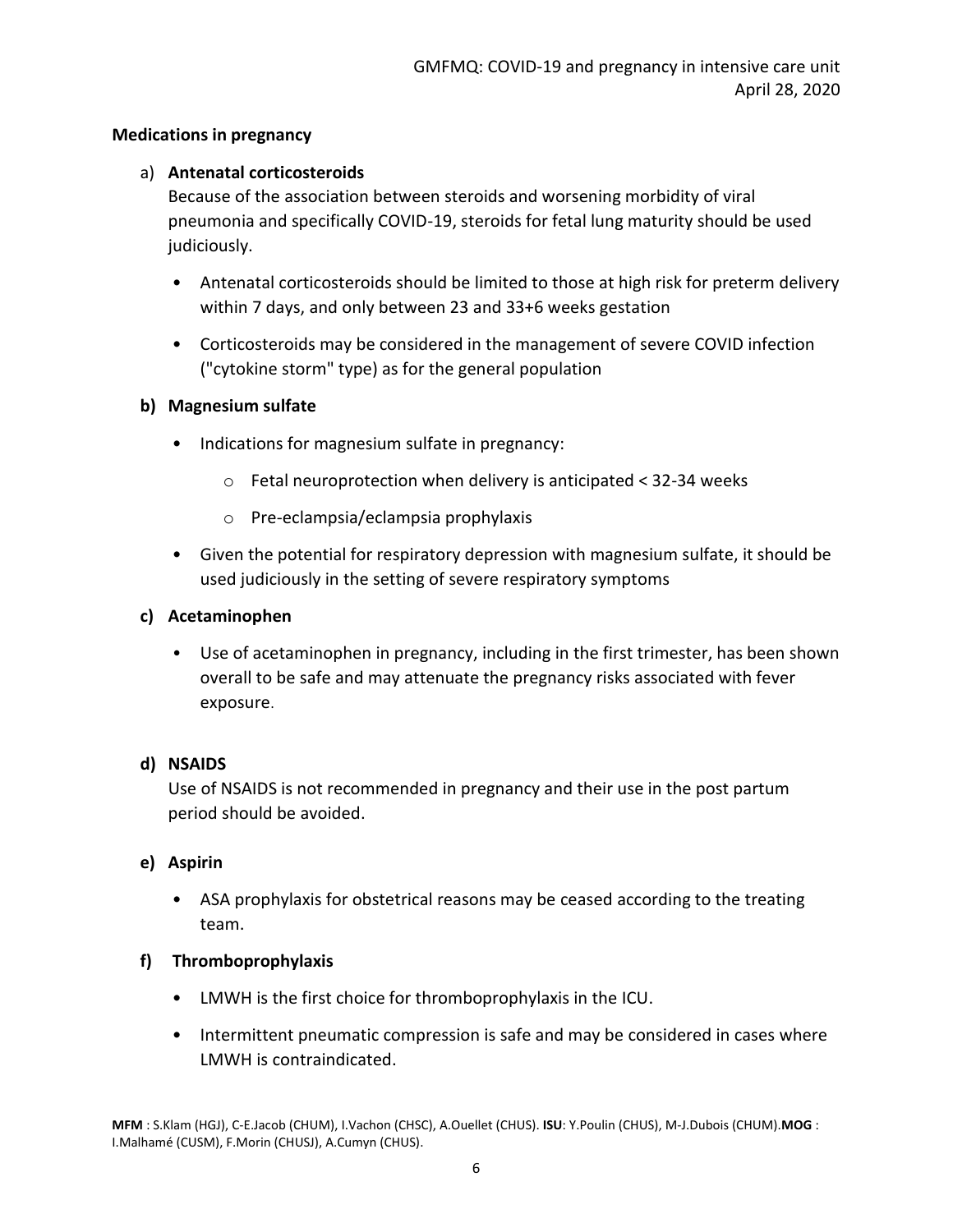#### g) **Experimental medications for COVID-19**

- Pharmacologic treatment may be used only in the context of a research project
- Pregnancy or the postpartum period should not systematically represent an exclusion criteria from all research projects involving different therapeutic options for critically ill COVID-19 patients

#### **Bloodwork:**

• Although COVID-19 may be associated with transaminitis and thrombocytopenia, it is important to maintain a high suspicion for the DDx in pregnancy, including preeclampsia/ HELLP syndrome

#### **Imaging:**

- All medically-indicated imaging procedures that are rationale and clinically relevant may be performed in pregnancy, particularly during a pandemic
	- A CXR and a CT chest carry a low dose of radiation
	- Bedside examinations (CXR, ultrasound) are preferable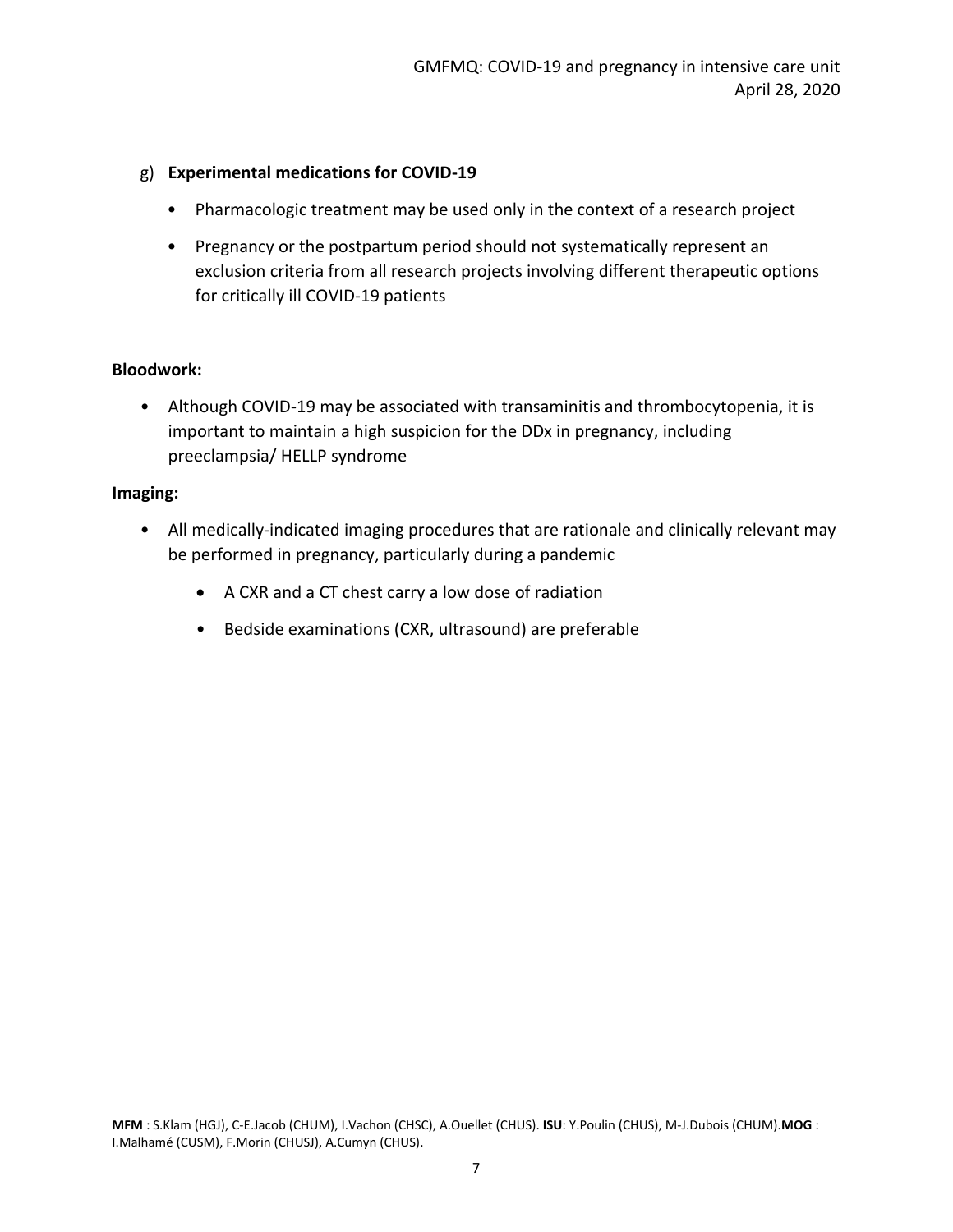### **References:**

Boelig RC, Saccone G, Bellussi F, Berghella V, MFM Guidance for COVID-19, American Journal of Obstetrics & Gynecology MFM (2020), doi:<https://doi.org/10.1016/> j.ajogmf.2020.100106.

Boelig RC, Manuck T, Oliver EA, Di Mascio D, Saccone G, Bellussi F, Berghella V, Labor and Delivery Guidance for COVID-19, American Journal of Obstetrics & Gynecology MFM (2020), doi: [https://doi.org/10.1016/j.ajogmf.2020.100110.](https://doi.org/10.1016/j.ajogmf.2020.100110)

Coronavirus (COVID-19) and Pregnancy: What Maternal-Fetal Medicine Subspecialists Need to Know. The Society for Maternal-Fetal Medicine (SMFM); Sarah Dotters-Katz, MD, MMHPE; and Brenna L. Hughes, MD, MSc

Coronavirus disease 2019 (COVID-19): Pregnancy issues: Berghella V, Lockwood CJ, Barss V. UpToDate. This topic last updated : Apr 10, 2020.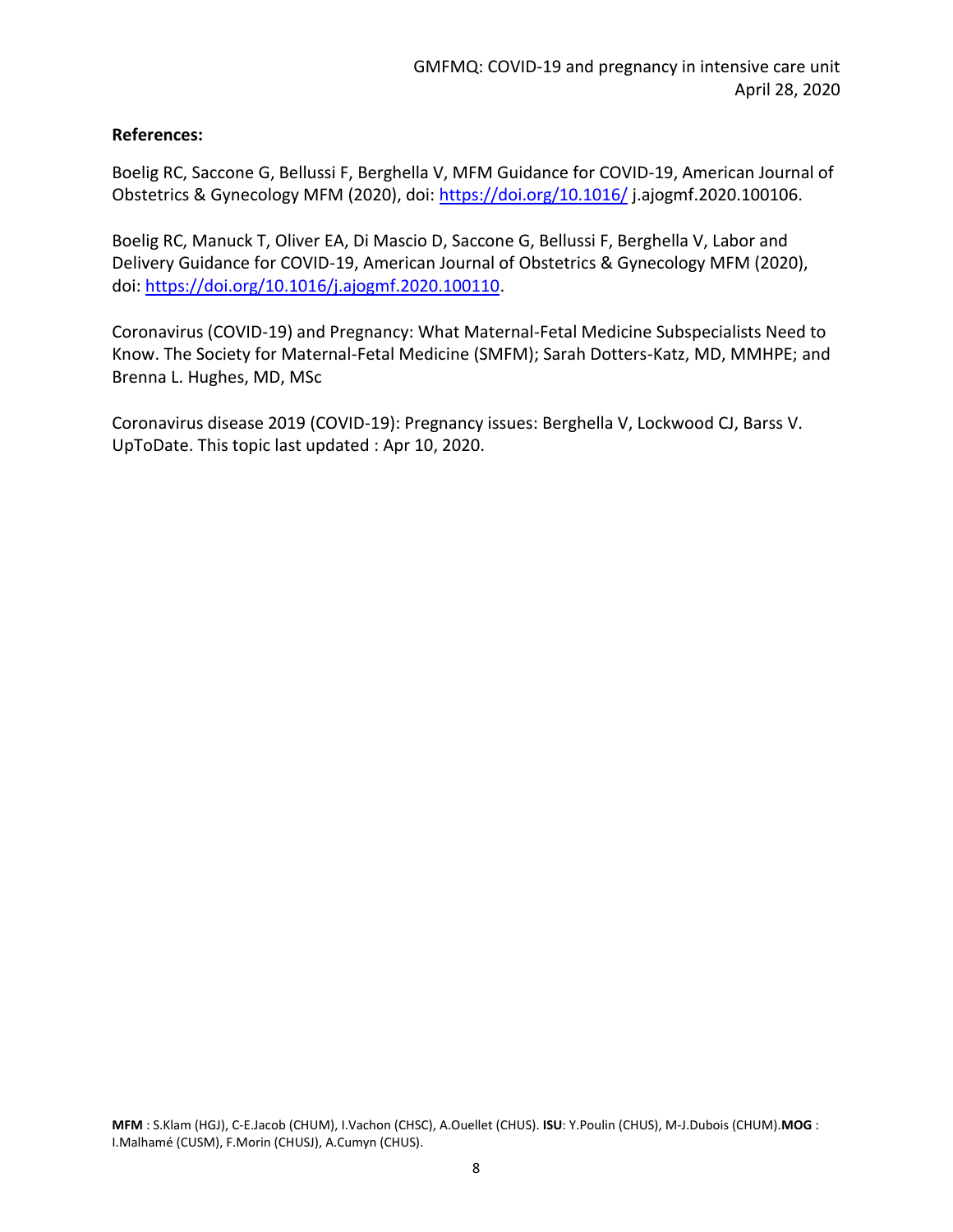| Cardiovascular system                                |                                                           |                                         |                                                             |  |
|------------------------------------------------------|-----------------------------------------------------------|-----------------------------------------|-------------------------------------------------------------|--|
| <b>Cardiac output</b>                                | ↑ 30 to 50% (1,8 L/min)                                   |                                         |                                                             |  |
|                                                      | 个 Blood volume 20-30%                                     |                                         |                                                             |  |
|                                                      | ↑ RBC mass 15-20% = dilutional anemia                     |                                         |                                                             |  |
| <b>Heart rate</b>                                    | 个 15-20%                                                  |                                         |                                                             |  |
| <b>Blood pressure</b>                                | $\downarrow$ Peripheral and pulmonary vascular resistance |                                         |                                                             |  |
|                                                      | $\downarrow$ Arterial blood pressure                      |                                         |                                                             |  |
|                                                      | Nadir ~ 22 weeks' gestation<br>$\bullet$                  |                                         |                                                             |  |
|                                                      | Systolic BP: $\downarrow$ 3-5 mmHg<br>$\bullet$           |                                         |                                                             |  |
|                                                      | Diastolic BP: $\sqrt{5-10}$ mmHg                          |                                         |                                                             |  |
|                                                      |                                                           |                                         | Aorto-cave compression syndrome from the 20th week of       |  |
|                                                      | pregnancy                                                 |                                         |                                                             |  |
| Cardiac anatomy                                      | Left axial deviation of the heart                         |                                         |                                                             |  |
|                                                      | ↑ OG and VG size                                          |                                         |                                                             |  |
|                                                      | 个 VG walls                                                |                                         |                                                             |  |
|                                                      |                                                           |                                         | Pulmonary insufficiency, physiological tricuspid and mitral |  |
| <b>Pulmonary system</b>                              |                                                           |                                         |                                                             |  |
|                                                      |                                                           |                                         |                                                             |  |
|                                                      | 个 20-30%                                                  |                                         |                                                             |  |
| <b>Oxygen consumption</b><br><b>Pulmonary system</b> |                                                           | Diaphragm elevation                     |                                                             |  |
|                                                      |                                                           | Airway soft tissue edema                |                                                             |  |
|                                                      |                                                           | More friable mucosa                     |                                                             |  |
|                                                      |                                                           | 50% minute ventilation                  |                                                             |  |
|                                                      |                                                           |                                         |                                                             |  |
|                                                      |                                                           | ARTERIAL GAS PARAMETERS<br>PREGNANCY    | <b>NO PREGNANCY</b>                                         |  |
|                                                      | <b>PH</b>                                                 | 7,40-7,45                               | 7,35-7,45                                                   |  |
|                                                      | PaO <sub>2</sub>                                          | 104-108 mmHg                            | 90-100 mmHg                                                 |  |
|                                                      | PaCo <sub>2</sub>                                         | 27-32 mmHg                              | 35-45 mmHg                                                  |  |
|                                                      | HCO <sub>3</sub>                                          | 18-22 meg/L                             | 22-26 mmHg                                                  |  |
|                                                      | SaO <sub>2</sub>                                          | 98-100%                                 | 96-99%                                                      |  |
|                                                      |                                                           | Residual functional capacity of ↓15-25% |                                                             |  |
|                                                      |                                                           | $\downarrow$ of the oxygen reserve      |                                                             |  |
|                                                      |                                                           | $\downarrow$ Oncotic pressure (15%)     |                                                             |  |

# **Appendix 1: Normal physiologic changes in pregnancy and target values**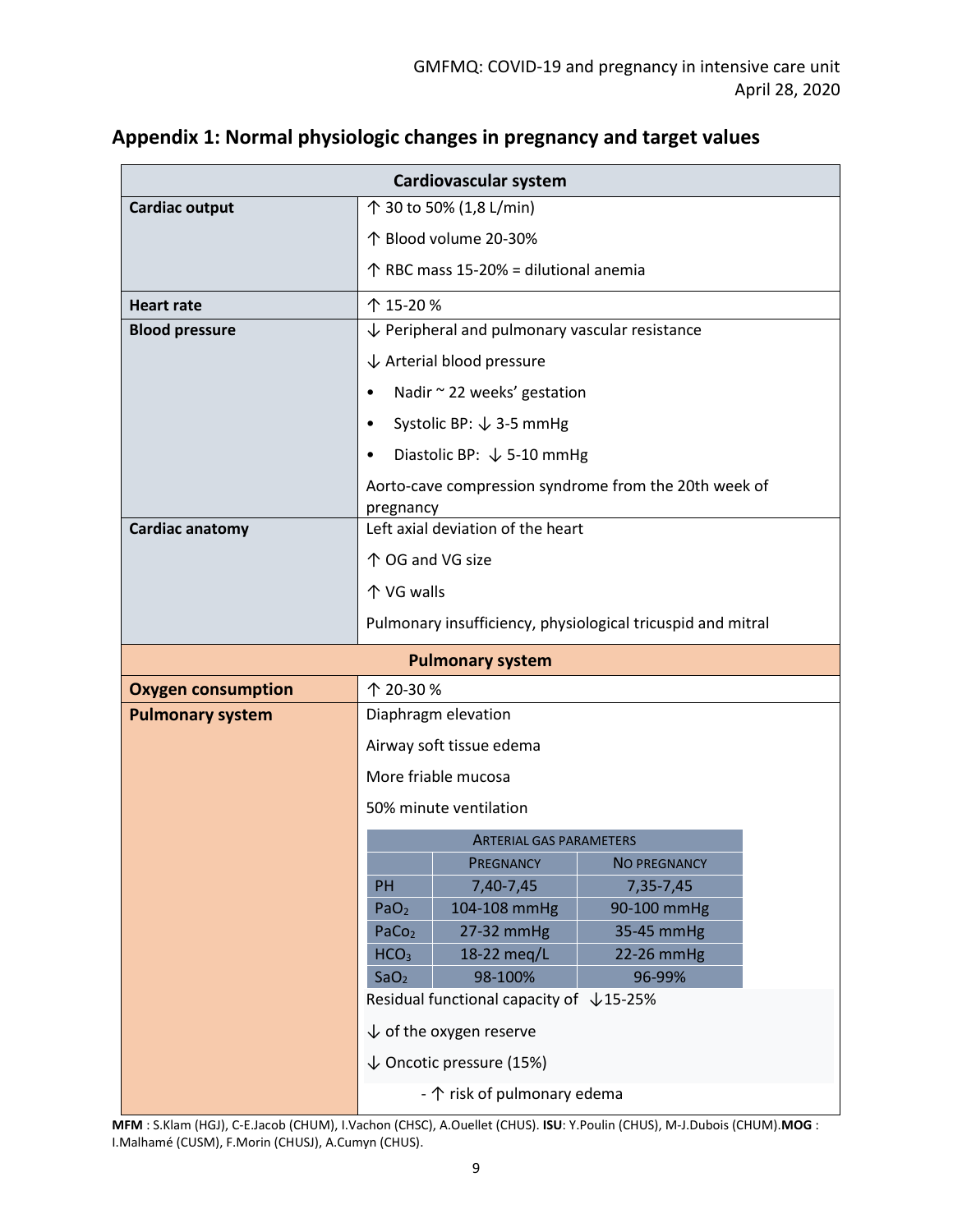| <b>Other systems</b>           |                                                               |  |  |
|--------------------------------|---------------------------------------------------------------|--|--|
| <b>Gastrointestinal system</b> | Delayed gastric emptying                                      |  |  |
| <b>Renal system</b>            | ↑ 50% Glomerular filtration (Creatinine 45- 60цmol/l and Uric |  |  |
|                                | acid $<$ 300)                                                 |  |  |
|                                | Proteinuria (ad 300mg/day) and Glycosuria                     |  |  |
| <b>Coagulation system</b>      | $\uparrow$ Coagulation factors and Fibrinogen                 |  |  |
|                                | $\downarrow$ Protein S                                        |  |  |
|                                | ↑ Coagulation factors I, II, VII, X, XII                      |  |  |
|                                | 个 Protein C activated                                         |  |  |

#### **References**

- (Nan H. Troiano, 209)
- UpToDate 2020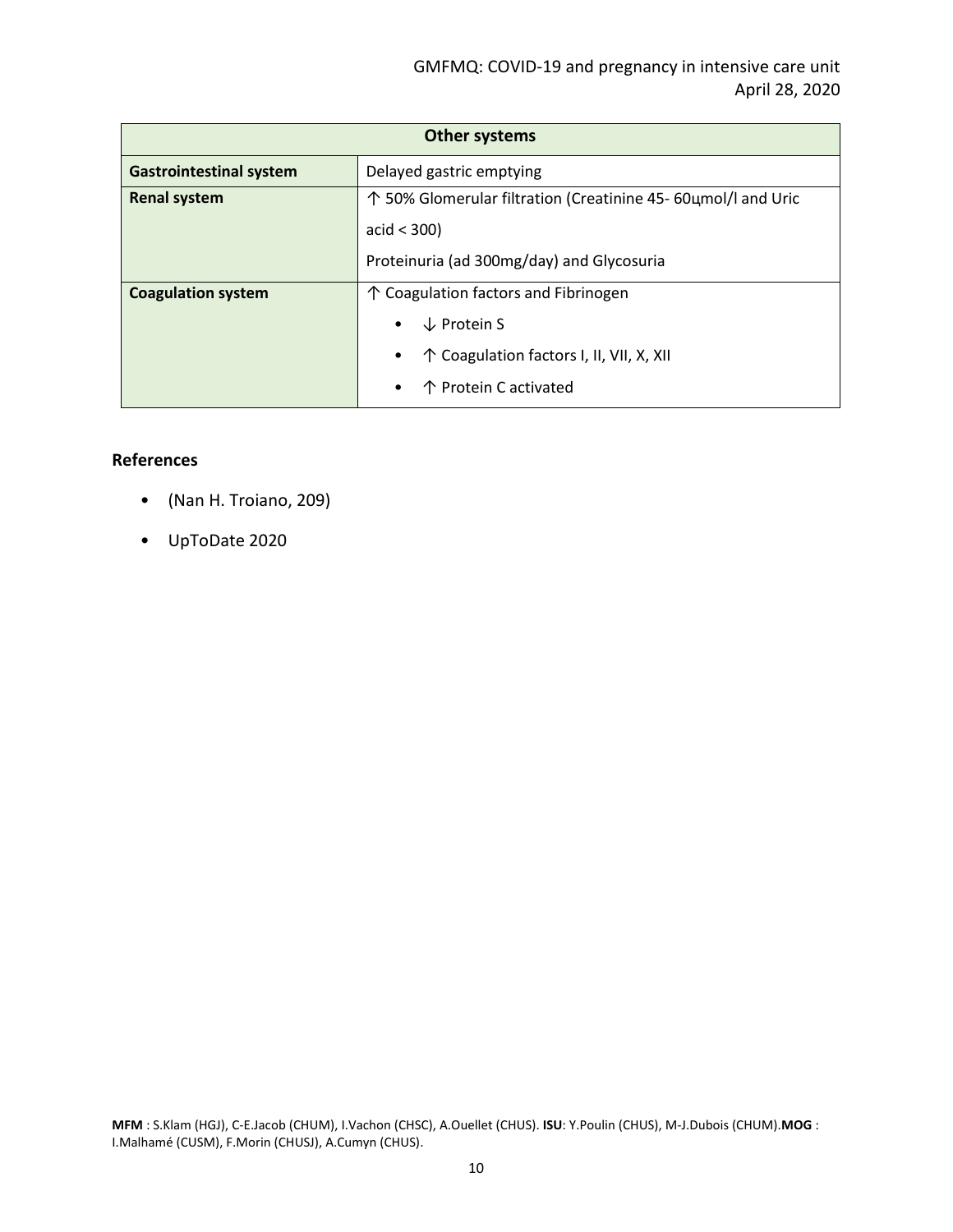# **Appendix 2: Intubation and Ventilation of the pregnant woman with COVID-19**

#### **Key points**

- Aim for saturation > 92-95%, ideally > 95%
- **Intubation:** (cf intubation protocols for each centre)
	- Negative pressure room if available
	- Aerosol-droplet precautions

Risk of aerosol generating medical procedures (AGMP)

- Rapid sequence with video laryngoscopy
- **Ventilation strategies same as for any adult in critical care** 
	- Keep in mind that the gravid uterus can lead to restricted ventilation volumes
- **Targets to consider in pregnancy:**
	- PaO2 > 60-65 mmHg
	- PaCO2 > 27-32 mmHg
	- $SaO2 > 95%$
	- Hemoglobin: > 90g/L in pregnancy (> 70g/L in post-partum if stable)